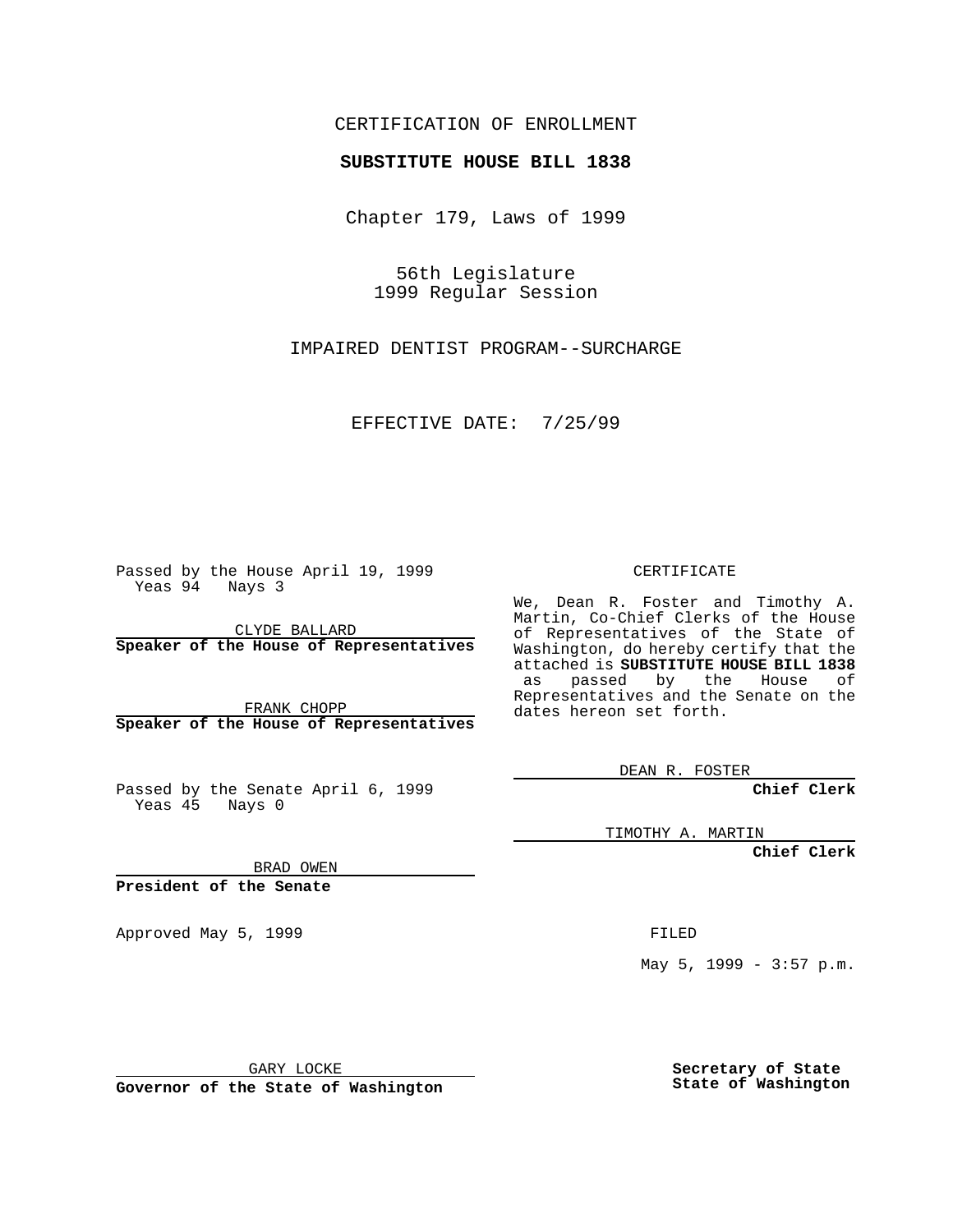## **SUBSTITUTE HOUSE BILL 1838** \_\_\_\_\_\_\_\_\_\_\_\_\_\_\_\_\_\_\_\_\_\_\_\_\_\_\_\_\_\_\_\_\_\_\_\_\_\_\_\_\_\_\_\_\_\_\_

\_\_\_\_\_\_\_\_\_\_\_\_\_\_\_\_\_\_\_\_\_\_\_\_\_\_\_\_\_\_\_\_\_\_\_\_\_\_\_\_\_\_\_\_\_\_\_

## AS AMENDED BY THE SENATE

Passed Legislature - 1999 Regular Session

**State of Washington 56th Legislature 1999 Regular Session By** House Committee on Health Care (originally sponsored by Representatives Schual-Berke, Mulliken and Ogden)

Read first time 02/25/1999. Referred to Committee on .

1 AN ACT Relating to the impaired dentist program; and amending RCW 2 18.32.534.

3 BE IT ENACTED BY THE LEGISLATURE OF THE STATE OF WASHINGTON:

4 **Sec. 1.** RCW 18.32.534 and 1994 sp.s. c 9 s 220 are each amended to 5 read as follows:

 (1) To implement an impaired dentist program as authorized by RCW 18.130.175, the commission shall enter into a contract with a voluntary substance abuse monitoring program. The impaired dentist program may include any or all of the following:

10 (a) Contracting with providers of treatment programs;

11 (b) Receiving and evaluating reports of suspected impairment from 12 any source;

13 (c) Intervening in cases of verified impairment;

14 (d) Referring impaired dentists to treatment programs;

15 (e) Monitoring the treatment and rehabilitation of impaired 16 dentists including those ordered by the commission;

17 (f) Providing education, prevention of impairment, posttreatment 18 monitoring, and support of rehabilitated impaired dentists; and